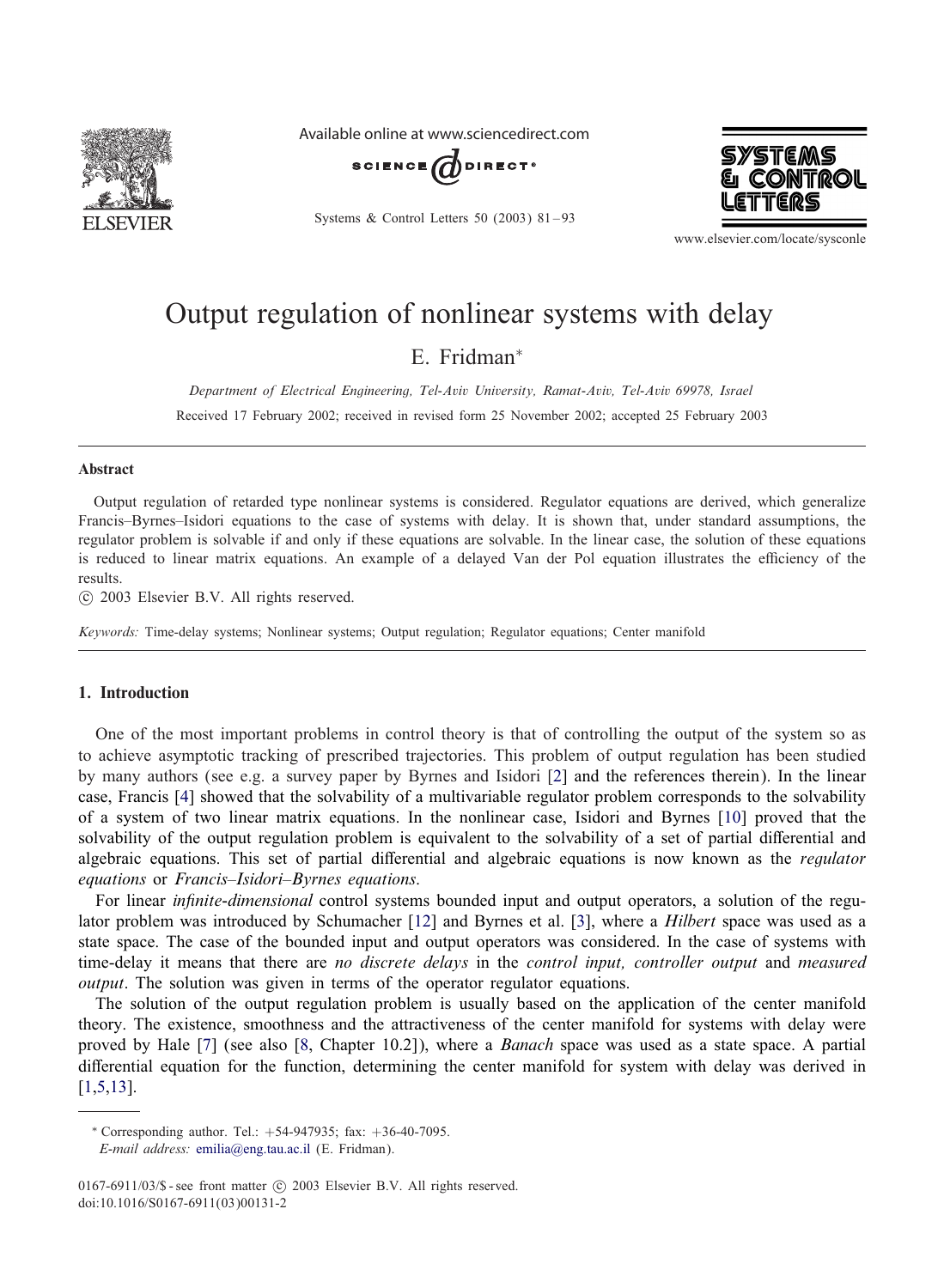<span id="page-1-0"></span>In the present paper, we consider output regulation of *nonlinear* systems with *state*, *controller output* and *measured output delays*, using a *Banach space* formulation. The systems with delay are infinite-dimensional systems, which are important in applications. We generalize the result of [\[10\]](#page-12-0) to time-delay systems by showing that the problem is solvable iff certain regulator equations are solvable. These equations consist of partial differential equations for a center manifold of the closed-loop system with delay and of an algebraic equation. In the linear case the solution of these equations is reduced to linear matrix equations. We End the relation between our linear equations, derived by using a Banach space approach, and the operator regulator equations of [\[3,12\]](#page-12-0), obtained in the Hilbert space framework. We analyze the solvability of the linear matrix equations. An example of delayed Van der Pol equation illustrates the developed theory.

**Notations.**  $R^m$  is the Euclidean space with the norm | | and  $C^m[a, b]$  is the Banach space of continuous functions  $\phi : [a, b] \to \mathbb{R}^m$  with the supremum norm  $\|\cdot\|$ .

A function  $f: X \to Y$ , where X and Y are Banach spaces, is a  $C^k$  function if it has k continuous Frechet derivatives.

Denote by  $x_t(\theta) = x(t + \theta)$  ( $\theta \in [-h, 0]$ ).

 $L_2([-h, 0], R^n)$  is the Hilbert space of square integrable  $R^n$  valued functions with the corresponding norm.  $W^{1,2}([-h, 0], R^n)$  is the Sobolev space of absolutely continuous  $R^n$  valued functions on  $[-h, 0]$  with square integrable derivatives.

The transpose of a matrix  $M$  is written  $M'$ .

#### 2. Problem formulation

We consider a nonlinear system modeled by equations of the form

$$
\dot{x}(t) = f(x_t, u(t), w(t)), \quad e(t) = g(x_t, w(t)), \tag{1a,b}
$$

where  $x(\theta) = \phi(\theta)$ ,  $\theta \in [-h, 0]$ , with state  $x(t) \in \mathbb{R}^n$ , initial function  $\phi \in \mathbb{C}^n[-h, 0]$ , control input  $u(t) \in \mathbb{R}^m$ , exogenous input  $w(t) \in R^r$  and tracking error  $e(t) \in R^p$ . The exogenous input is generated by an autonomous dynamical system of the form

$$
\dot{w}(t) = s(w(t)),\tag{2}
$$

The functions  $f: V \to R^n$ ,  $s: W \to R^r$ ,  $g: Y \to R^p$  are smooth (i.e.  $C^{\infty}$ ) mappings, where  $V \subset C^n[-h, \frac{1}{2}]$  $[0] \times R^m \times R^r$ ,  $W \subset R^r$ ,  $Y \subset C^n[-h, 0] \times R^r$  are some neighborhoods of the origin of the corresponding spaces. We assume that  $f(0, 0, 0) = 0$ ,  $g(0) = 0$ ,  $g(0, 0) = 0$ . Thus, for  $u = 0$ , system (1a) has an equilibrium state  $(x, w) = (0, 0)$  with zero error (1b).

We consider both, a state-feedback and an error-feedback regulator problems.

Problem 1 (State-feedback regulator problem): Find a state-feedback control law

$$
u(t) = \alpha(x_t, w(t)),
$$
\n(3)

where  $\alpha: Y \to R^m$  is a  $C^k$  ( $k \ge 2$ ) function and  $\alpha(0, 0) = 0$  such that

(1a) the equilibrium  $x(t) \equiv 0$  of

$$
\dot{x}(t) = f(x_t, \alpha(x_t, 0), 0)
$$

is exponentially stable;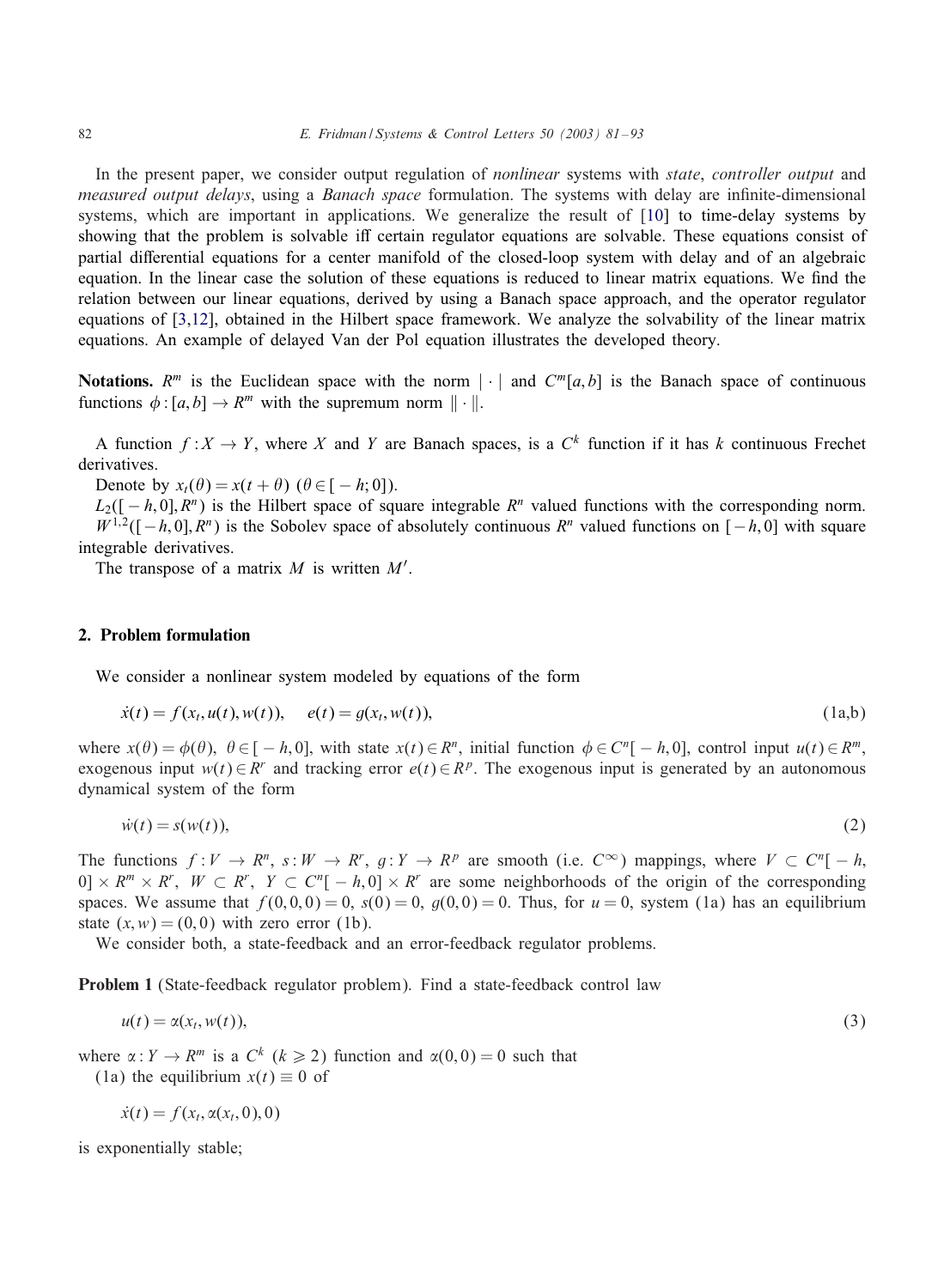<span id="page-2-0"></span>(1b) there exists a neighborhood  $Y \subset C^n[-h, 0] \times W$  of the origin such that, the solution of the closed-loop system

$$
\dot{x}(t) = f(x_t, \alpha(x_t, w(t)), w(t)), \quad \dot{w}(t) = s(w(t))
$$
\n(4)

satisfies

$$
\lim_{t \to \infty} g(x_t, w(t)) = 0. \tag{5}
$$

Problem 2 (Error-feedback regulator problem): Find an error-feedback controller

$$
u = \Theta(z_t), \quad \dot{z}(t) = \eta(z_t, e(t)), \quad z(t) \in R^{\nu}
$$
\n
$$
(6)
$$

with  $C^k$  functions  $\eta: Z_0 \to R^{\nu}$  and  $\Theta: Z_1 \to R^m$ , where  $Z_0 \subset C^{\nu}[-h, 0] \times R^p$ ,  $Z_1 \subset C^{\nu}[-h, 0]$  are some neighborhoods of the origin, such that

(2a) the equilibrium  $(x(t), z(t)) \equiv 0$  of

$$
\dot{x}(t) = f(x_t, \Theta(z_t), 0), \quad \dot{z}(t) = \eta(z_t, h(x_t, 0))
$$

is exponentially stable;

(2b) there exists a neighborhood  $Z \subset C^{n}[-h,0] \times C^{v}[-h,0] \times W$  of the origin such that, the solution of the closed-loop system

$$
\dot{x}(t) = f(x_t, \Theta(z_t), w(t)), \quad \dot{z}(t) = \eta(z_t, h(x_t, w(t))), \quad \dot{w}(t) = s(w(t))
$$
\n(7)

satisfies  $(5)$ .

#### 3. Linearized problem and assumptions

Using Taylor expansion in the neighborhood of the origin of the Banach space  $C^n[-h, 0] \times R^m \times R^r$ , we obtain the following approximation of the smooth function  $f$ :

$$
f(x_0, u, w) = Ax_0 + Bu + Pw + O(x_0, u, w)^2,
$$

where the linear bounded operator  $[A, B, P]$ :  $C^n[-h, 0] \times R^m \times R^r \rightarrow R^n$  is a Frechet derivative of f at the origin. The function  $O(\cdot)^2$  vanishes at the origin with its first-order Frechet derivative. Similarly, smooth functions h,  $\alpha$ ,  $\Theta$  and  $\eta$  can be represented in the form

$$
h(x_0, w) = Cx_0 + Qw + O(x_0, w)^2, \quad \alpha(x_0, w) = Kx_0 + Lw(t) + O(x_0, w)^2,
$$
  

$$
\Theta(z_0) = Hz_0 + O(z_0)^2, \quad \eta(z_0, e) = Fz_0 + Ge + O(z_0, e)^2,
$$

where the functions  $O(·)^2$  vanish at the origin with their first-order Frechet derivatives and where O, L and G are the matrices of the appropriate dimensions. The linear bounded operators  $A: C^{n}[-h, 0] \rightarrow R^{n}$  and  $C: C^n[-h, 0] \to R^p$  by Riesz theorem can be represented in the form of Stieltjes integrals [\[8\]](#page-12-0)

$$
A\phi = \int_{-h}^{0} d[\mu(\theta)]\phi(\theta), \quad C\phi = \int_{-h}^{0} d[\zeta(\theta)]\phi(\theta), \tag{8}
$$

with  $n \times n$  and  $p \times n$ -matrix functions  $\mu$  and  $\zeta$  of bounded variations. A similar representation can be written for the linear bounded operators  $K: C^{n}[-h, 0] \to R^{m}, H: C^{v}[-h, 0] \to R^{m}$  and  $F: C^{v}[-h, 0] \to R^{v}$ .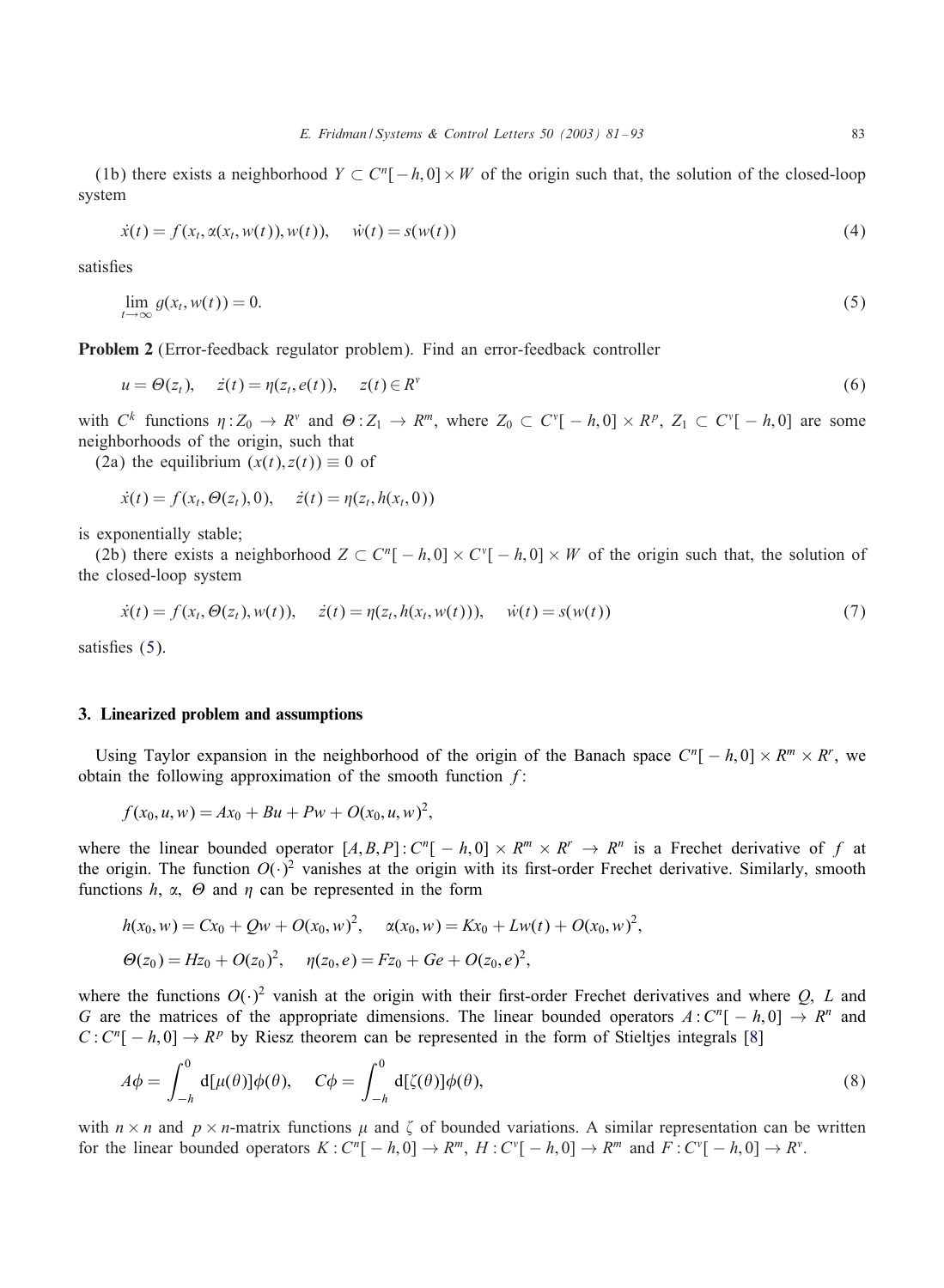The linearized system is given by

$$
\dot{x}(t) = Ax_t + Bu(t) + Pw(t), \quad \dot{w}(t) = Sw(t), \quad e(t) = Cx_t + Qw(t).
$$
\n(9a-c)

The linearized state- and error-feedback controllers have the form

$$
u(t) = Kx_t + Lw(t)
$$
 and  $u(t) = Hz_t$ ,  $\dot{z}(t) = Fz_t + Ge(t)$ , (10a,b)

respectively.

Similarly to the case without delay [\[10\]](#page-12-0) we assume the following:

H1. Exosystem [\(2\)](#page-1-0) is neutrally stable (i.e. Lyapunov stable in forward and backward time, and thus S has all its eigenvalues on the imaginary axis).

H2. The pair  $\{A, B\}$  is stabilizable, i.e. there exists a linear bounded operator  $K : C^n[-h, 0] \to R^m$  such that the system

$$
\dot{x}(t) = (A + BK)x_t \tag{11}
$$

is asymptotically stable.

H3. The pair

$$
\begin{bmatrix} A & P \\ 0 & S \end{bmatrix}, \quad [C \quad Q]
$$

is detectable, i.e. there exists a  $(n + r) \times p$ -matrix G such that the system

$$
\begin{bmatrix} \dot{\xi}_1(t) \\ \dot{\xi}_2(t) \end{bmatrix} = \left\{ \begin{bmatrix} A & P \\ 0 & S \end{bmatrix} + G[C & Q] \right\} \begin{bmatrix} \xi_{1t} \\ \xi_2(t) \end{bmatrix},
$$
\n(12)

where  $\xi_1(t) \in R^n$ ,  $\xi_2(t) \in R^r$ , is asymptotically stable.

We note that H2 is equivalent to the following condition [\[9\]](#page-12-0):

H2'. rank[ $\lambda I - \int_{-h}^{0} d[\mu(\theta)] e^{\lambda \theta}, B] = n$  for all  $\lambda \in C$  with Re  $\lambda \ge 0$ .

Similar condition equivalent to H3 can be written for the case of  $Cx_t = C_0x(t)$ , where  $C_0$  is a constant matrix. Some sufficient conditions for H2 and for finding a stabilizing controller  $u(t) = K_0x(t)$  or  $u(t) = K_1x(t - h)$ may be found e.g. in [\[6\]](#page-12-0) (see also references therein) in terms of linear matrix inequalities. Similar sufficient conditions may be derived for H3.

#### 4. Solution of the regulator problems

#### 4.1. Center manifold of the closed-loop system

The solution of the output regulation problem is based on the center manifold theory [\[7,8\]](#page-12-0).

**Lemma 1.** Assume that all eigenvalues of S are on the imaginary axis and that for some  $\alpha(x_t, w)$  condition (1a) *holds. Then the closed-loop system* [\(4\)](#page-2-0) *has a local center manifold*  $x_t(\theta) = \pi(w(t))(\theta)$ ,  $\theta \in [-h, 0]$ ,  $where \pi: W_0 \to C^n[-h,0] \ (0 \in W_0 \subset W \subset R^r) \ is \ a \ C^k$  *mapping with*  $\pi(0)(\theta) \equiv 0$ . *The center manifold is locally attractive*, *i.e. satis'es*

$$
||x_t - \pi(w(t))|| \le Me^{-at}||x_0 - \pi(w(0))||, \quad M > 0, \ a > 0
$$
\n(13)

*for all*  $x_0$ ,  $w(0)$  *sufficiently close to* 0 *and all*  $t \ge 0$ .

<span id="page-3-0"></span>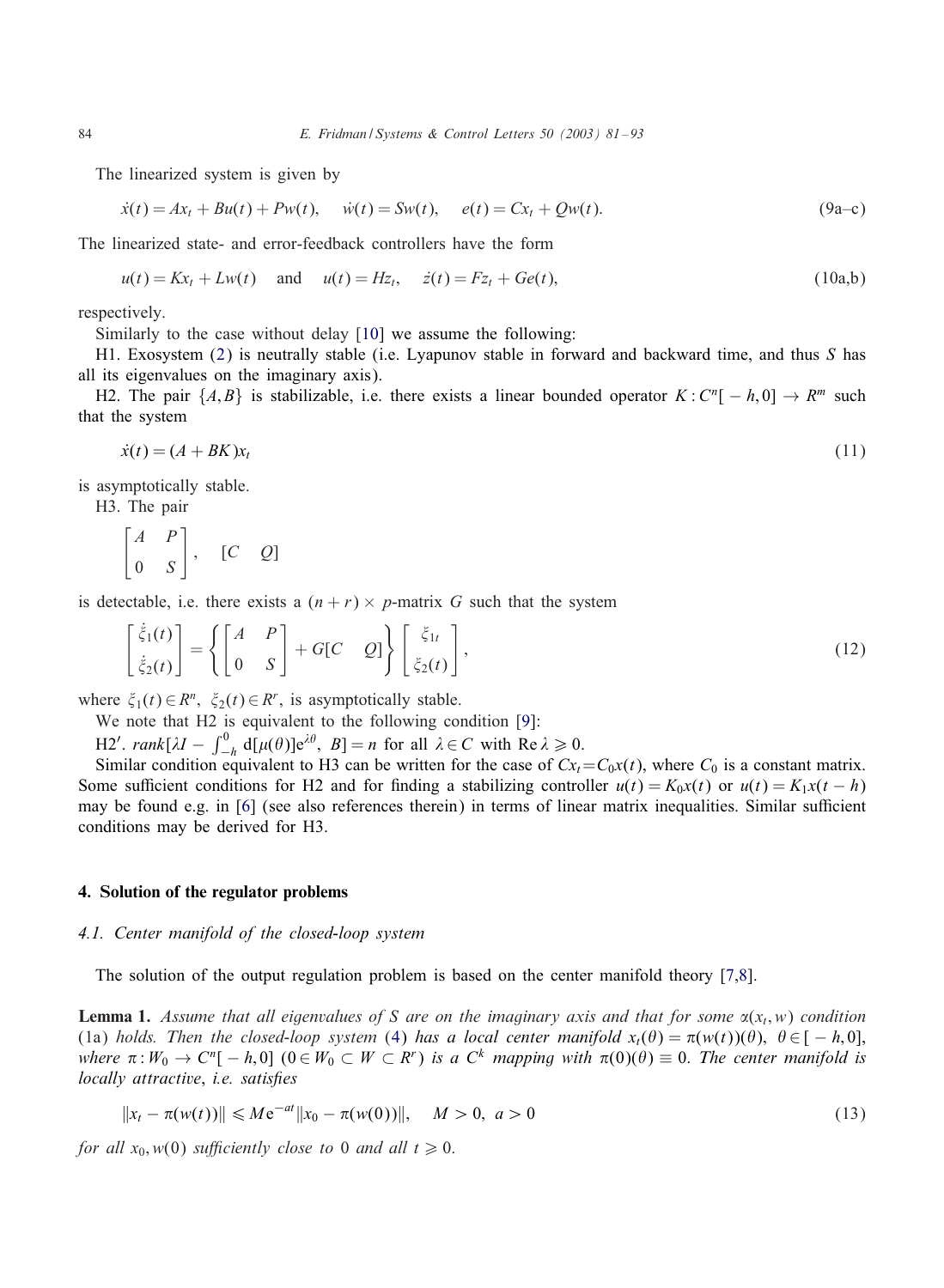<span id="page-4-0"></span>Proof. The closed-loop system [\(4\)](#page-2-0) has the form

$$
\dot{w}(t) = Sw(t) + O(w(t))^2, \quad \dot{x}(t) = (A + BK)x_t + (P + BL)w(t) + O(x_t, w(t))^2.
$$
\n(14a,b)

By assumption, the zeros of the characteristic equation corresponding to [\(11\)](#page-3-0) are in  $C^-$ , and the eigenvalues of the matrix  $S$  are on the imaginary axis. Then

$$
|X(t)| \leqslant Ke^{-at}, \quad |e^{St}| \leqslant Ke^{at/2}, \quad K \geqslant 1, \ a > 0,
$$
\n
$$
(15)
$$

where  $X(t)$ ,  $t \in [-h,\infty)$  is a fundamental matrix of [\(11\)](#page-3-0). Moreover, it is well-known (see e.g. [\[8,](#page-12-0) p. 312]) that according to this dichotomy, the space  $R^r \times C^n[-h, 0]$  of the initial values of the linear system

$$
\dot{w}(t) = Sw(t), \quad \dot{x}(t) = (A + BK)x_t + (P + BL)w(t)
$$
\n(16)

can be decomposed as a direct sum  $R^r \times C^r[-h, 0] = \mathcal{P} \oplus \mathcal{Q}$ , where  $\mathcal{P}$  and  $\mathcal{Q}$  are invariant sub-spaces of the solutions of (16), in the sense that for all initial conditions from  $\mathscr{P}$  (2), solutions of (16) satisfy  $\{w(t), x_t\} \in \mathcal{P}$  ( $\{w(t), x_t\} \in \mathcal{Q}$ ) for all  $t \ge 0$ . Moreover,  $\mathcal{P}$  is an r-dimensional and corresponds to solutions of (16) of the form  $p(t)e^{\lambda t}$ , where  $p(t)$  is a polynomial in t and  $\lambda$  is an eigenvalue of S. The space  $\mathcal{Q}$ corresponds to exponentially decaying solutions of (16).

We will determine the projections of  $R^r \times C^n[-h,0]$  onto  $\mathscr P$  and  $\mathscr Q$  following [\[8,](#page-12-0) p. 314] and will show that by appropriate choice of the basis  $\Phi$  for  $\mathcal P$ , the projection of (14) onto  $\mathcal P$  is governed by (14a). Consider for each  $\theta \in [-h, 0]$ 

$$
\Pi(\theta) = \int_{-\infty}^{0} X(-s+\theta)(P+BL)e^{Ss} ds = \int_{-\infty}^{0} X(-\tau)(P+BL)e^{S(\tau+\theta)} d\tau.
$$
\n(17)

From (15) it follows that the integrals in (17) converge uniformly in  $\theta \in [-h, 0]$  and, since the function inside the last integral is continuous in  $(\tau, \theta)$ , the matrix function  $\Pi(\theta)$  is continuous. Moreover,  $x_0 = \Pi w$  is a center manifold of (16) (see e.g. (2.7) in p. 315 of [\[8\]](#page-12-0)). Then  $\Phi = \text{col}\{I_r, \Pi\}$  may be chosen as a basis for P. Let  $\Psi = \text{col}\{I_r, 0\}$  be a corresponding basis for the adjoint linear system

$$
\dot{w}(t) = -S'w(t), \quad \dot{x}(t) = -A' - (BK)'x_t - (P + BL)'w(t),
$$

where  $A'x_t = \int_{-h}^{0} d[\mu'(\theta)]x(t + \theta)$  and  $(BK)'x_t$  is defined similarly. Let  $(A + BK)x_t = \int_{-h}^{0} d[\bar{\mu}(\theta)x(t + \theta)]$ ,<br>where  $\bar{\mu}$  is an  $n \times n$ -matrix function of the bounded variation. We have  $(\Psi, \Phi) = I_r$ , where  $(\psi, \phi)$  for  $\psi =$  $\text{col}\{\psi_1,\psi_2\} \in \mathbb{R}^r \times \mathbb{C}^n[-h,0], \ \phi = \text{col}\{\phi_1,\phi_2\} \in \mathbb{R}^r \times \mathbb{C}^n[-h,0]$  is defined by (see (2.23) in p. 268 of [\[8\]](#page-12-0)):

$$
(\psi \phi) = \psi'(0)\phi(0) - \int_{-h}^{0} \int_{0}^{\theta} \psi_2'(s-\theta) [\mathrm{d}\bar{\mu}(\theta)] \phi_2(s) \, \mathrm{d}s.
$$

For a solution col  $\{w(t), x_t\}$  of (16) starting from  $\Phi$ , i.e. col  $\{w(0), x_0\} = \Phi$ , the following holds: col  $\{w(t), x_t\}$  $= \Phi \exp St$ . Then (see (2.3) in p. 314 of [\[8\]](#page-12-0)) the solution col  $\{w(t), x_t\} = \Phi w(t) + z_t$  ( $z_t \in \mathcal{Q}$ ) of (14) is a solution of the system for  $w(t)$  and  $z_t$ , where  $w(t)$  satisfies (14a) and  $z_t$  satisfies some integral equation, and conversely. By Theorem 2.1 of [\[8,](#page-12-0) p. 314] system (14) has a local smooth center manifold  $x_0 = \pi(w)$ . The flow on this manifold is governed by (14a). By Theorem 2.2 of [\[8,](#page-12-0) p. 216] this manifold is locally attractive.  $\square$ 

**Remark 1.** The existence and smoothness of  $\pi$  may be proved also by applying the standard arguments of the center manifolds theory directly to Eq. (14), where the functions  $O(w)^2$  and  $O(x_0, w)^2$  are extended to all values of  $w \in R^r$  as described in [\[8\]](#page-12-0) (see (2.4) in p. 315). In this case  $\pi$  is a solution of the integral equation

$$
\pi(w_0)(\theta) = \int_{-\infty}^0 X(-s+\theta)[(P + BL)w(s) + O(\pi(w(s)), w(s))^2] ds,
$$

where  $w(t)$  is a solution of (14a) with the initial condition  $w(0) = w_0$ .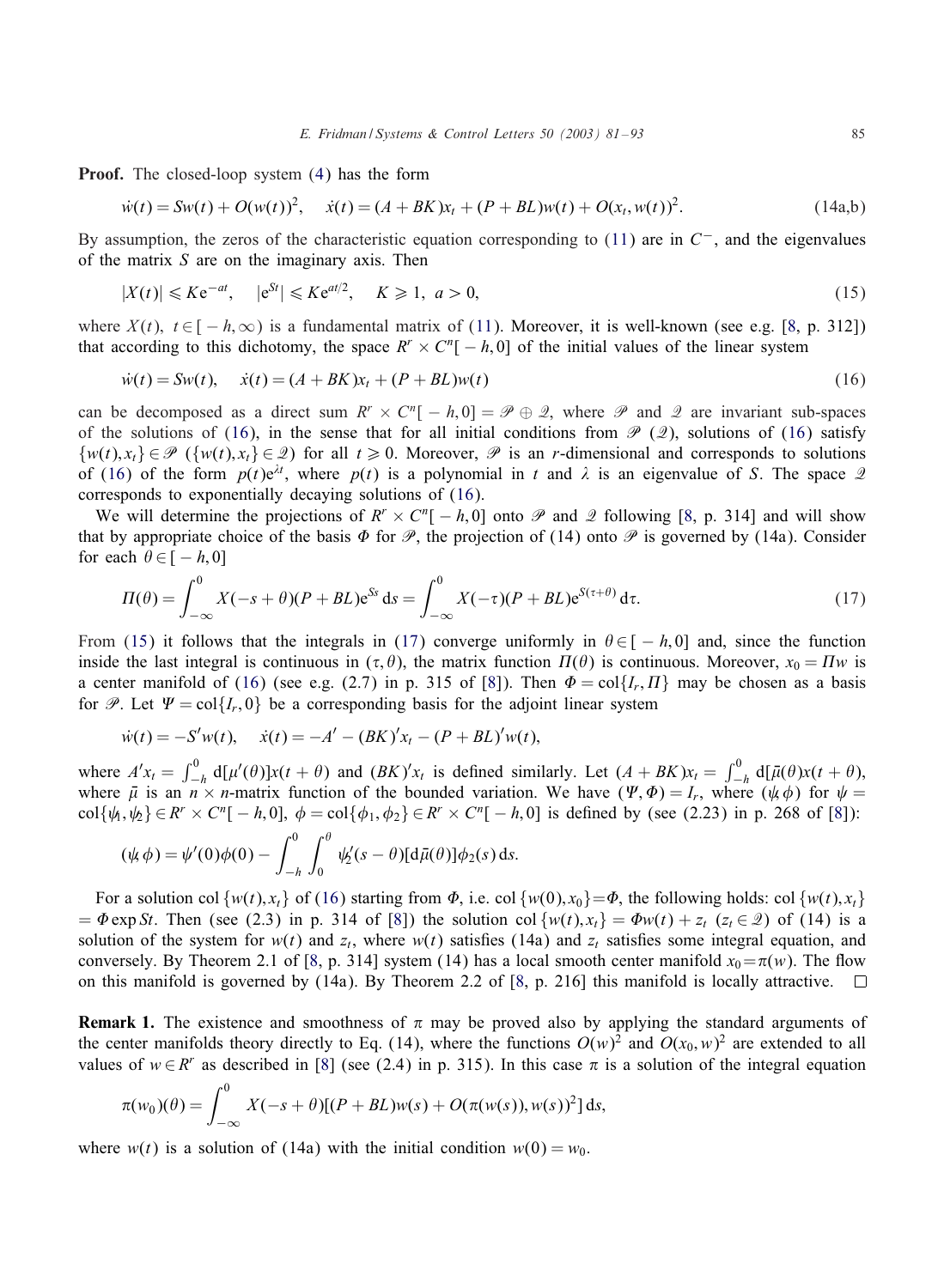<span id="page-5-0"></span>The function  $\pi$  which determines a center manifold of [\(4\)](#page-2-0) can be considered as a function of one variable  $\pi: W_0 \to C^n[-h, 0]$  in the Banach space or a function of two variables  $\pi: W_0 \times [-h, 0] \to R^n$  in the Euclidean space. Further, we End relation between the smoothness properties in both considerations by introducing two classes of functions:

Class  $\mathcal{M}_1$  of C<sup>1</sup> functions  $\pi : W_0 \to C^n[-h,0](W_0 \subset R^r)$ , satisfying the following conditions:

- (i) For each  $w \in W_0$  there exists a continuous in  $\theta \in [-h, 0]$  partial derivative  $\partial \pi(w)(\theta)/\partial \theta \triangleq \gamma(w)(\theta);$
- (ii) The function  $\gamma : W_0 \to C^n[-h, 0]$  is continuous.

Class  $\mathcal{M}_2$  of functions  $\psi : W_0 \to C^n[-h, 0]$  such that the functions  $\bar{\psi}(w, \theta) \triangleq \psi(w)(\theta)$ ,  $\bar{\psi} : W_0 \times [-h, 0] \to$  $R<sup>n</sup>$  are continuously differentiable.

# **Proposition 1.**  $M_1 = M_2$ .

**Proof.** Let  $\pi \in \mathcal{M}_1$ , then  $\partial \pi(w)(\theta)/\partial \theta$  and  $\partial \pi(w)(\theta)/\partial w$  (the Frechet derivative of  $\pi$ ) are continuous in w uniformly in  $\theta \in [-h, 0]$  and for each  $w \in W_0$  they are continuous in  $\theta$ . Therefore, these partial derivatives are continuous in  $(w, \theta)$  and thus  $\bar{\pi}(w, \theta) \triangleq \pi(w)(\theta)$ ,  $\bar{\pi}: W_0 \times [-h, 0] \to R^n$  is continuously differentiable, i.e.  $\pi \in M_2$ . Hence  $M_1 \subset M_2$ .

To prove that  $M_2 \subset M_1$ , consider  $\psi \in M_2$ ,  $\bar{\psi}$  as defined above,  $w \in W_0$  and the closed bounded set  $\bar{W}$  such that  $w \in \bar{W} \subset W_0$ . Functions  $\bar{\psi}, \partial \bar{\psi}/\partial w$  and  $\partial \bar{\psi}/\partial \theta$  are uniformly continuous on the compact set  $\bar{W} \times [-h, 0]$ . Hence, these functions are continuous as functions from W to  $C^n[-h, 0]$ . From the relation

$$
\psi(w + \Delta w)(\theta) - \psi(w)(\theta) - \frac{\partial \bar{\psi}(w, \theta)}{\partial w} \Delta w = \int_0^1 \left[ \frac{\partial \bar{\psi}(w + s \Delta w, \theta)}{\partial w} - \frac{\partial \bar{\psi}(w, \theta)}{\partial w} \right] ds \, \Delta w \triangleq \epsilon(\Delta w) \Delta w
$$

and the fact that  $\partial \bar{\psi}(w, \theta)/\partial w$  is continuous in w uniformly in  $\theta$  it follows that  $\lim_{\Delta w \to 0} ||\varepsilon(\Delta w)|| = 0$  and thus  $\partial \bar{\psi}(w, \theta)/\partial w$  is a continuous Frechet derivative of  $\psi$ . Hence,  $\psi \in \mathcal{M}_1$ .

**Lemma 2.** *A* C<sup>1</sup> mapping  $\pi: W_0 \to C^n[-h, 0]$ ,  $\pi(0) = 0$  defines a center manifold  $x_t(\theta) = \pi(w(t))(\theta)$ ,  $\theta \in [-h, 0]$ h; 0] of [\(4\)](#page-2-0) *if and only if*  $\pi \in \mathcal{M}_1$  *and*  $\forall w \in W_0$ ,  $\forall \theta \in [-h, 0]$  *it satisfies the following system of partial differential equations:* 

$$
\frac{\partial \pi(w)(\theta)}{\partial w} s(w) = \frac{\partial \pi(w)(\theta)}{\partial \theta}, \quad \frac{\partial \pi(w)(0)}{\partial w} s(w) = f(\pi(w), \alpha(\pi(w), w), w). \tag{18a,b}
$$

**Proof.** Note that for a  $C^1$  mapping  $\pi: W_0 \to C^n[-h, 0]$  and for  $w(t)$ , satisfying [\(2\)](#page-1-0), we find that for each  $\theta \in [-h, 0]$ 

$$
\frac{d}{dt}[\pi(w(t))(\theta)] = \frac{\partial \pi(w(t))(\theta)}{\partial w} s(w(t)).
$$
\n(19)

*Necessity*: Let a  $C^1$  mapping  $\pi : W_0 \to C^n[-h, 0]$  determine a center manifold of (14). Then there exists  $\delta > 0$  such that  $x_t(\theta) = \pi(w(t))(\theta)$  satisfies [\(4\)](#page-2-0) for  $t \in [-\delta, \delta]$  and, hence

$$
\frac{\partial x_t(\theta)}{\partial t} = \frac{\partial x_t(\theta)}{\partial \theta}, \quad x_0 = \phi, \ \theta \in [-h, 0], \ t \in [-\delta, \delta],
$$
  

$$
\frac{\partial x_t(0)}{\partial t} = f(x_t, \alpha(x_t, w(t)), w(t)), \quad \dot{w}(t) = s(w(t)).
$$
\n(20)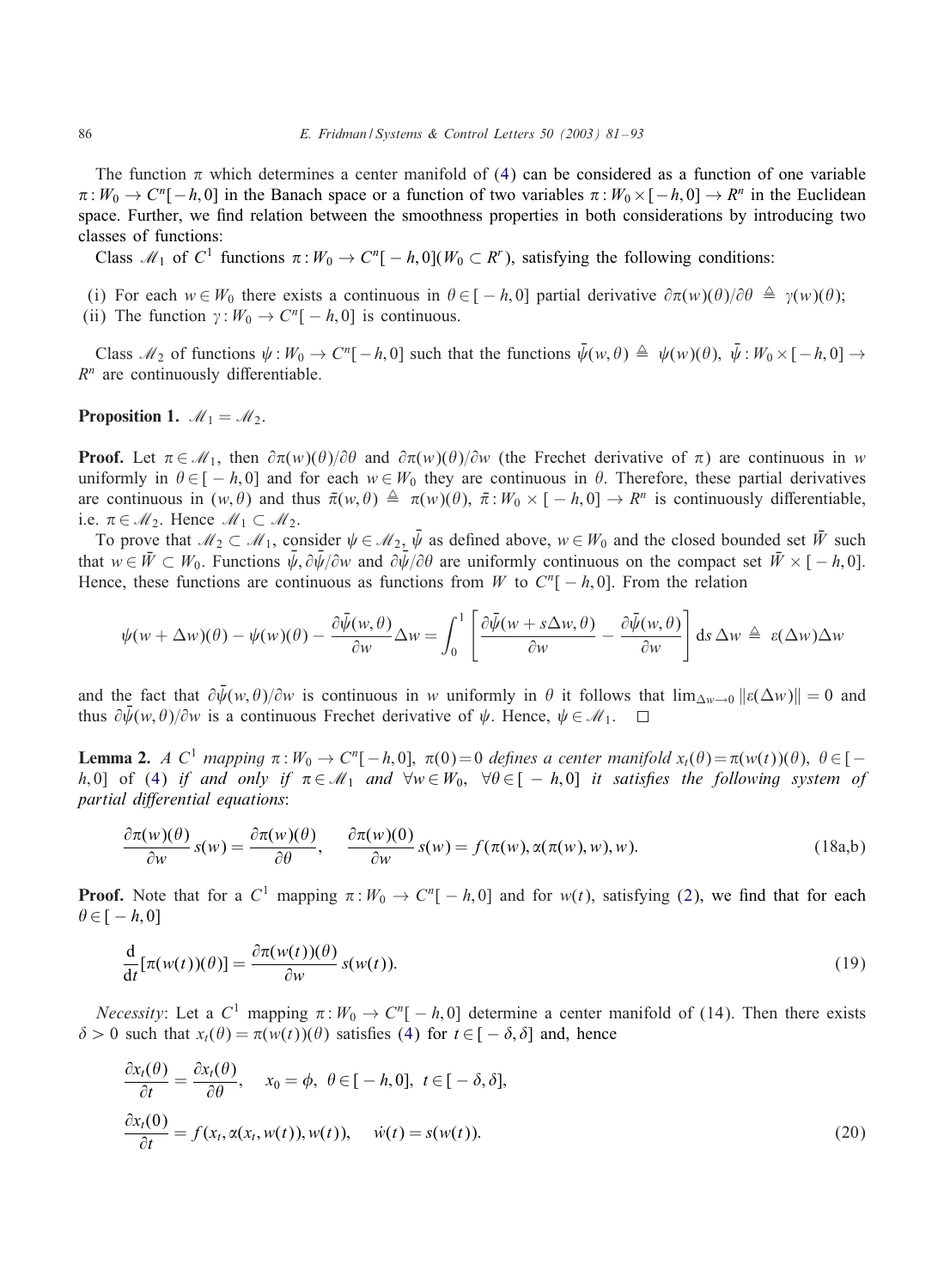<span id="page-6-0"></span>Substituting  $x_t = \pi(w(t))$ ,  $w(0) = w$ ,  $t \in [-\delta, \delta]$  into (21) and setting further  $t = 0$ , we obtain that for all  $w \in W_0$ ,  $\pi(w)(\theta)$  is differentiable in  $\theta \in [-h, 0]$  and  $\pi$  satisfies (18). The function  $\partial \pi/\partial \theta : W_0 \to C^n[-h, 0]$  is continuous since the left-hand side of (18a) has the same property.

*Sufficiency*: let a  $C^1$  mapping  $\pi : W_0 \to C^n[-h, 0]$  satisfy (18). Substitute  $w = w(t)$  into (18), where  $w(t)$ is a solution of [\(2\)](#page-1-0), then  $x_t = \pi(w(t))$  satisfies [\(20\)](#page-5-0) (and thus [\(4\)](#page-2-0)) and therefore  $\pi$  determines the invariant manifold of [\(4\)](#page-2-0).  $\Box$ 

**Remark 2.** Approximate solution to (18) can be found in a form of series expansions in the powers of w (similarly to  $[1,7,13]$ ).

#### *4.2. State-feedback regulator problem*

Applying Lemmas [1](#page-3-0) and [2,](#page-5-0) we obtain regulator equations by using arguments of [\[10\]](#page-12-0).

**Lemma 3.** *Under* H1 *assume that for some*  $\alpha(x_t, w)$  *condition* (1a) *holds. Then, condition* (1b) *is also fulfilled iff there exists a*  $C^k$  ( $k \ge 2$ ) *mapping*  $\pi : W_0 \to C^n[-h, 0]$ ,  $\pi(0)=0$  *satisfying* (18) *and the algebraic equation* 

$$
h(\pi(w), w) = 0. \tag{21}
$$

Proof. The proof is similar to Lemma 1 of [\[10\]](#page-12-0) and it is based on Lemmas [1](#page-3-0) and [2](#page-5-0) above. The closed-loop system [\(4\)](#page-2-0) has a center manifold. By H1 no trajectory on this manifold converges to zero. Then (1b) holds only if this manifold is annihilated by the error map  $e$ , i.e. only if (21) holds. On the other hand, since the center manifold is locally attractive,  $(21)$  guarantees that  $(1b)$  is satisfied.  $\Box$ 

Theorem 1. *Under* H1 *and* H2, *the state-feedback regulator problem is solvable if and only if there exist*  $C^k$  ( $k \ge 2$ ) *mappings*  $x_0(\theta) = \pi(w)(\theta)$ , *with*  $\pi \in \mathcal{M}_1$ ,  $\pi(0)(\theta) = 0$ , *and*  $u = c(w)$ , *with*  $c(0) = 0$ , *both defined in a neighborhood*  $W \subset R^r$  *of the origin, satisfying the conditions*  $\forall w \in W_0$ ,  $\forall \theta \in [-h, 0]$ 

$$
\frac{\partial \pi(w)(\theta)}{\partial w} s(w) = \frac{\partial \pi(w)(\theta)}{\partial \theta}, \quad \frac{\partial \pi(w)(0)}{\partial w} s(w) = f(\pi(w), c(w), w), \quad h(\pi(w), w) = 0.
$$
 (22a-c)

Suppose that  $\pi$  and c satisfy (22), then the state-feedback

$$
u = \alpha(x_t, w(t)) = c(w(t)) + K[x_t - \pi(w(t))],
$$
\n(23)

*where* K *is a stabilizing gain which is de'ned in* H2, *solves the state-feedback regulator problem*.

Proof. The necessity follows immediately from Lemma 3. For the sufficiency consider the state-feedback  $(23)$ . This choice satisfies  $(1a)$ , since

$$
f(x_t, \alpha(x_t, 0), 0) = (A + BK)x_t + O(x_t)^2.
$$

Moreover, by construction

$$
\alpha(\pi(w),w)=c(w)
$$

and therefore, (22a), (22b) reduce to (18). From (22c) by Lemma [2](#page-5-0) it follows that condition (1b) is also fulfilled.  $\square$ 

#### *4.3. Error-feedback regulator problem*

Applying Lemmas [1](#page-3-0) and [2](#page-5-0) to system [\(7\)](#page-2-0), we obtain the following: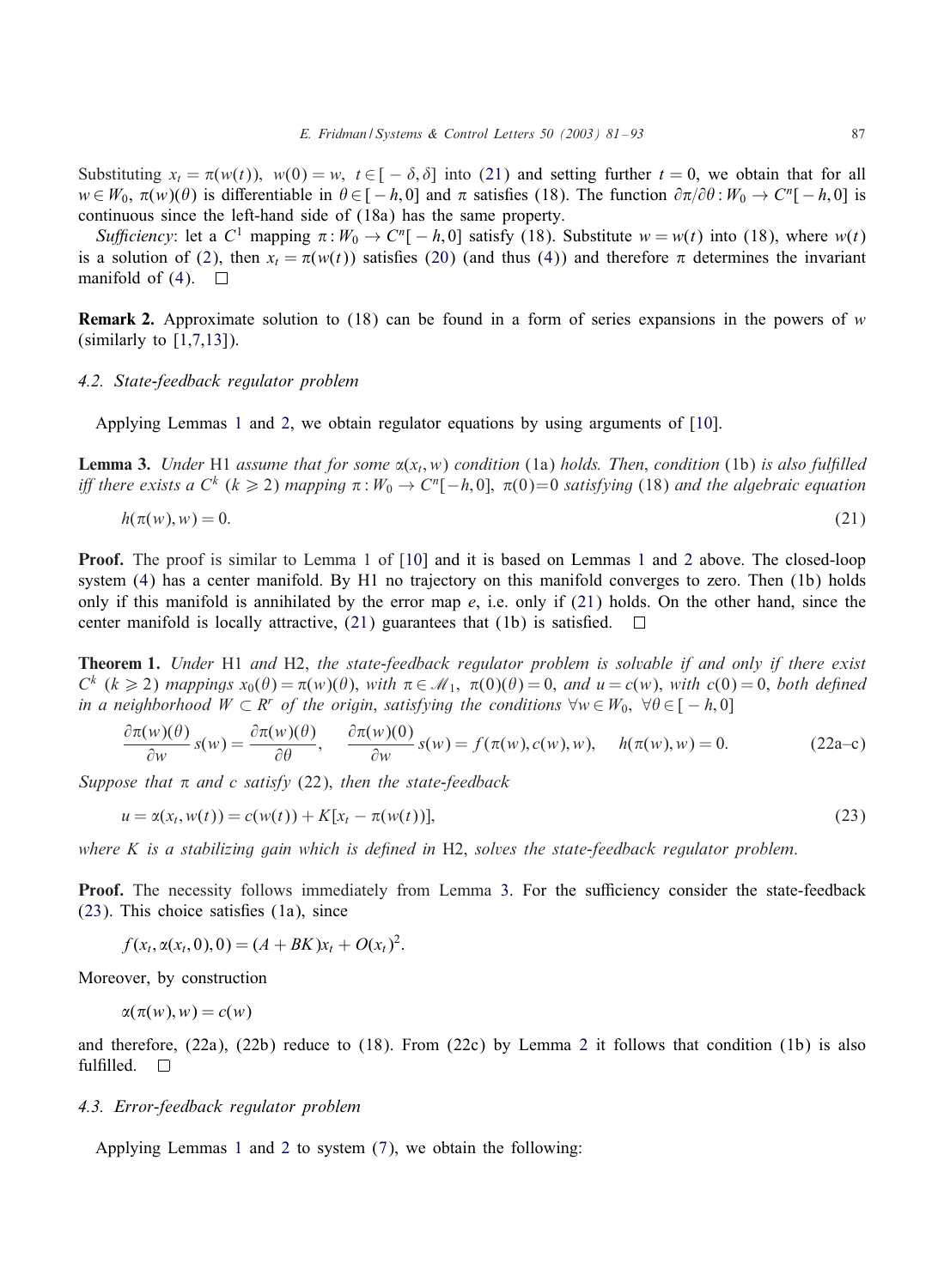<span id="page-7-0"></span>**Lemma 4.** Assume that all eigenvalues of S are on the imaginary axis and that for some  $\theta(z_t)$  and  $\eta(z_t, e)$ *condition* (2a) *holds. Then*

(i) the closed-loop system [\(7\)](#page-2-0) has a local center manifold  $x_t(\theta) = \pi(w(t))(\theta)$ ,  $z_t(\theta) = \sigma(w(t))(\theta)$ , where  $\pi: W_0 \to C^n[-h,0], \sigma: W_0 \to C^v[-h,0]$   $(0 \in W_0 \subset W \subset R^r)$  are  $C^k$  mappings with  $\pi(0)(\theta) \equiv 0, \sigma(0)(\theta) \equiv 0;$ (ii) *the center manifold is locally attractive*, *i.e. satisfies* 

$$
||x_t - \pi(w(t))|| + ||z_t - \sigma(w(t))|| \le Me^{-at}(||x_0 - \pi(w(0))|| + ||z_0 - \sigma(w(0))||), \quad M > 0, \ a > 0 \qquad (24)
$$

*for all*  $x_0$ ,  $z_0$ ,  $w(0)$  *sufficiently close to* 0 *and all*  $t \ge 0$ .

(iii)  $C^1$  mappings  $\pi: W_0 \to C^n[-h,0], \pi(0)(\theta) = 0, \sigma: W_0 \to C^{\nu}[-h,0], \sigma(0)(\theta) = 0$  define a center *manifold*  $x_t(\theta) = \pi(w(t))(\theta)$ ,  $z_t(\theta) = \sigma(w(t))(\theta)$ ,  $\theta \in [-h, 0]$  *of* [\(7\)](#page-2-0) *if and only if*  $\pi : W_0 \times [-h, 0] \rightarrow$  $R^n$ ,  $\sigma: W_0 \times [-h, 0] \to R^v$  *are continuously differentiable functions and*  $\forall w \in W_0$ ,  $\forall \theta \in [-h, 0]$  *they satisfy the following system of partial differential equations:* 

$$
\frac{\partial \pi(w)(\theta)}{\partial w} s(w) = \frac{\partial \pi(w)(\theta)}{\partial \theta}, \quad \frac{\partial \sigma(w)(\theta)}{\partial w} s(w) = \frac{\partial \sigma(w)(\theta)}{\partial \theta},
$$
\n
$$
\frac{\partial \pi(w)(0)}{\partial w} s(w) = f(\pi(w), \theta(\sigma(w)), w), \quad \frac{\partial \sigma(w)(0)}{\partial w} s(w) = \eta(\sigma(w), 0).
$$
\n(25a-d)

**Remark 3.** In the case when  $z(t) = \text{col}\{z_1(t), z_2(t)\}\)$ , where  $z_2$  appears in [\(7\)](#page-2-0) without delay and thus  $\text{col}\{z_1_t(\theta)\}$  $z_2(t)$ } = col{ $\sigma_1(w(t))(\theta)$ ,  $\sigma_2(w(t))$ }, (25b) holds only for  $\sigma = \sigma_1$ .

Similarly to Lemma [3,](#page-6-0) the following lemma can be proved

**Lemma 5.** *Under* H1, *assume that for some*  $\Theta(z_t)$  *and*  $\eta(z_t, e)$  *condition* (2a) *holds. Then, condition* (2b) *is also fulfilled iff there exist*  $C^k$  ( $k \geqslant 2$ ) *mappings*  $\pi : W_0 \to C^n[-h,0], \ \pi(0)=0, \ \sigma : W_0 \to C^v[-h,0], \ \sigma(0)=0$ *satisfying* (25) *and the algebraic equation* [\(21\)](#page-6-0).

From the latter lemmas we deduce a necessary and sufficient condition for the solvability of the errorfeedback regulator problem

Theorem 2. *Under* H1, H2 *and* H3, *the error-feedback regulator problem is solvable if and only if there exist*  $C^k$  ( $k \ge 2$ ) *mappings*  $x_0(\theta) = \pi(w)(\theta)$ , *with*  $\pi \in \mathcal{M}_1$ ,  $\pi(0)(\theta) = 0$ , *and*  $u = c(w)$ , *with*  $c(0) = 0$ , *both defined in a neighborhood*  $W \subset R^r$  *of the origin, satisfying conditions* (22)  $\forall w \in W$ ,  $\forall \theta \in [-h, 0]$ .

*Suppose that*  $\pi$  *and* c *satisfy* (22), *and that a linear bounded operator* H : C<sup>n</sup>[  $- h$ , 0]  $\rightarrow R^m$  *is such that the system*

$$
\dot{x}(t) = (A + BH)x_t \tag{26}
$$

*is asymptotically stable. Then the error-feedback* [\(6\)](#page-2-0), *where*

$$
z(t) = \text{col}\{z_1(t), z_2(t)\}, \quad \eta = \text{col}\{\eta_1, \eta_2\}, \quad u = \Theta(z_t) = c(z_2(t)) + H[z_{1t} - \pi(z_2(t))],
$$
  

$$
\eta_1(z_{1t}, z_2(t), e(t)) = f(z_{1t}, \Theta(z_t), z_2(t)) - G_1(h(z_{1t}, z_2(t)) - e(t)),
$$
  

$$
\eta_2(z_{1t}, z_2(t), e(t)) = s(z_2(t)) - G_2(h(z_{1t}, z_2(t)) - e(t)),
$$
\n(27)

*and where*  $G = col{G_1, G_2}$  *is defined in* H3, *solves the regulator problem.* 

**Proof.** The necessity follows immediately from Lemma 5. For the sufficiency we note, that there exist a linear bounded operator  $H: C^{\nu}[-h, 0] \to R^m$  and a matrix  $G = col{G_1, G_2}$  such that (26) and [\(12\)](#page-3-0) are asymptotically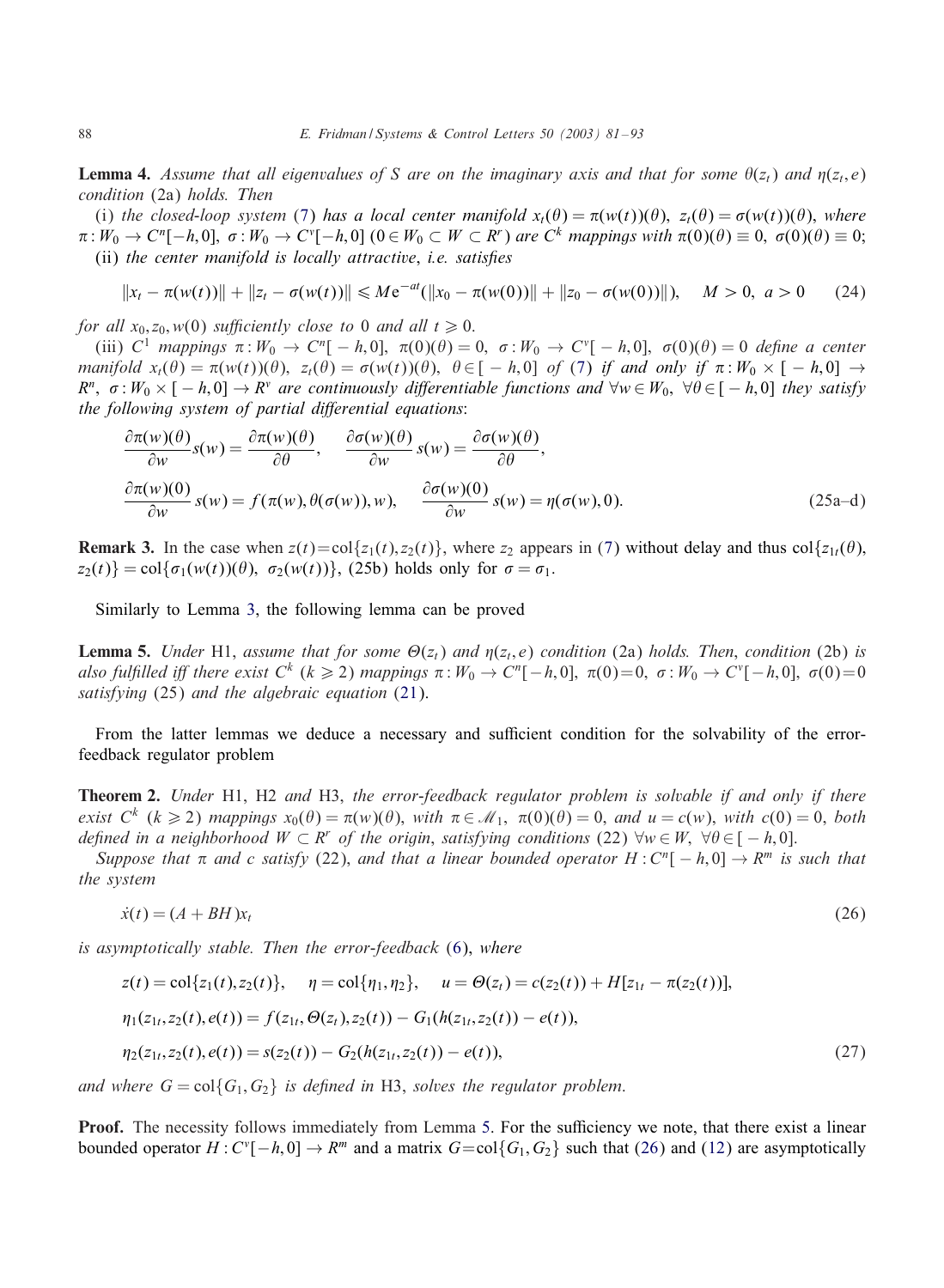<span id="page-8-0"></span>stable. A standard calculation shows that for any  $m \times r$ -matrix K, the characteristic quasipolynomial that corresponds to the system

$$
\begin{bmatrix} \dot{x}(t) \\ \dot{z}_1(t) \\ \dot{z}_2(t) \end{bmatrix} = \begin{bmatrix} A & BH & BK \\ G_1C & A + BH - G_1C & P + BK - G_1Q \\ G_2C & -G_2C & S - G_2Q \end{bmatrix} \begin{bmatrix} x_t \\ z_{1t} \\ z_2(t) \end{bmatrix}
$$
(28)

is equal to the product of the characteristic quasipolynomials that correspond to [\(26\)](#page-7-0) and [\(12\)](#page-3-0) respectively. Therefore, (28) is asymptotically stable.

Consider the error-feedback controller of [\(6\)](#page-2-0), [\(27\)](#page-7-0). The linearized system corresponding to the closed-loop system [\(7\)](#page-2-0) has exactly the form of (28), where

$$
K = \left[\frac{\partial c}{\partial w}\right]_{w=0} - H \left[\frac{\partial \pi}{\partial w}\right]_{w=0}
$$

:

Thus requirement (2a) is satisfied. By construction  $z_2(t)$  appears in [\(7\)](#page-2-0) without delay and thus (22a)–(22b) imply [\(26\)](#page-7-0) with  $\sigma(w) = \text{col}\{\sigma_1(w), \sigma_2(w)\} = \text{col}\{\pi(w), w\}$ , where in (25b)  $\sigma = \sigma_1$ . Thus requirement (2b) follows from Lemma [5.](#page-7-0)

# 5. Linear case

#### *5.1. Linear regulator equations*

Consider the linear regulator problem (9). In the linear case the center manifold has a form  $x_t = \Pi(\theta)w(t)$ , where  $\Pi$  is an  $n \times r$  matrix function continuously differentiable in  $\theta \in [-h, 0]$ . Note that  $\Pi$  satisfies [\(17\)](#page-4-0). From Theorems [1](#page-6-0) and [2](#page-7-0) it follows, that the linear problem (9) is solvable iff there exists  $\Pi$  and an  $m \times r$ -matrix  $\Gamma$ , that satisfy the following system:

$$
\dot{\Pi}(\theta) = \Pi(\theta)S, \quad \theta \in [-h, 0], \quad \Pi(0)S = \int_{-h}^{0} d[\mu(\theta)]\Pi(\theta) + BF + P, \quad \int_{-h}^{0} d[\zeta(\theta)]\Pi(\theta) + Q = 0.
$$
\n(29a-c)

Eq. (29a) yields  $\Pi(\theta) = \Pi(0) \exp \theta$ . Substituting the latter into (29b) and (29c), we obtain the following linear algebraic system for initial value  $\Pi(0)$ :

$$
\Pi(0)S = \int_{-h}^{0} d[\mu(\theta)] \Pi(0) e^{S\theta} + B\Gamma + P, \quad \int_{-h}^{0} d[\zeta(\theta)] \Pi(0) e^{S\theta} + Q = 0.
$$
 (30)

The latter system is a generalization of Francis equations [\[4\]](#page-12-0) to the case of retarded systems.

We consider now a particular, but important in applications case of (9) with

$$
Ax_t = \sum_{i=0}^k A_i x(t - h_i) + \int_{-h}^0 A_d(\theta) x(t + \theta) d\theta, \quad Cx_t = \sum_{i=0}^k C_i x(t - h_i) + \int_{-h}^0 C_d(\theta) x(t + \theta) d\theta,
$$
 (31)

where  $0 = h_0 < h_1 < \cdots < h_k \le h$ ,  $A_d$  and  $C_d$  are piecewise continuous matrix functions and where  $A_i$  and  $C_i$  are constant matrices of the appropriate dimensions. In this case (30) has the form:

$$
\Pi(0)S = \sum_{i=0}^{k} A_i \Pi(0) e^{-Sh_i} + \int_{-h}^{0} A_d(\theta) \Pi(0) e^{S\theta} d\theta + BT + P,
$$
  

$$
\sum_{i=0}^{k} C_i \Pi(0) e^{-Sh_i} + \int_{-h}^{0} C_d(\theta) \Pi(0) e^{S\theta} d\theta + Q = 0.
$$
 (32)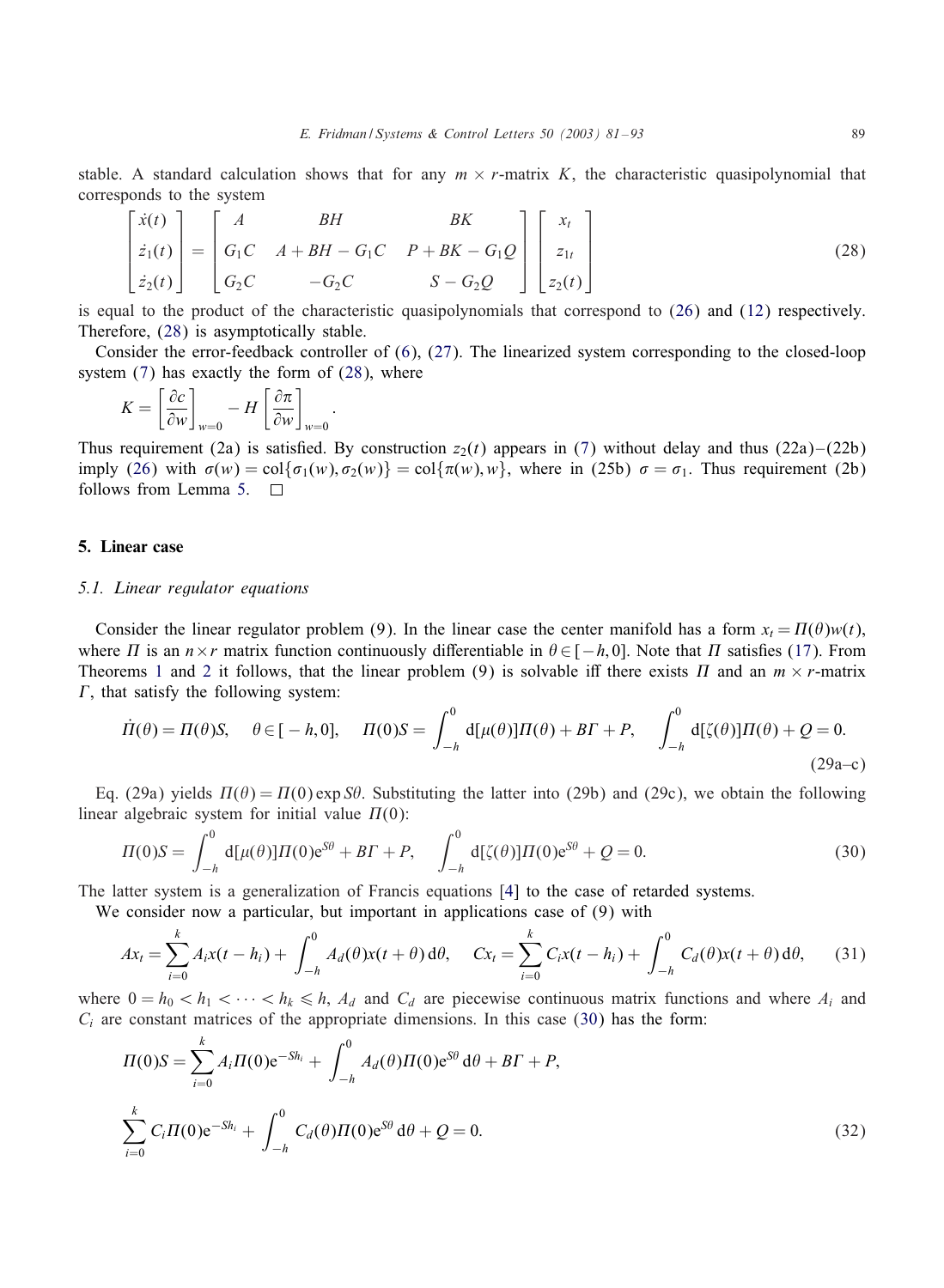<span id="page-9-0"></span>Theorem 3. *Under* H1 *and* H2, *the linear state-feedback regulator problem* (9) ((9) *and* [\(31\)](#page-8-0)) *is solvable if* and only if there exist  $n \times r$  and  $m \times r$ -matrices  $\Pi(0)$  and  $\Gamma$  which solve the linear matrix equations [\(30\)](#page-8-0)  $((32))$  $((32))$  $((32))$ .

In the case of error-feedback regulator problem, the similar result holds under H1, H2 and H3.

### *5.2. Relation to the operator regulator equations*

We consider linear state-feedback regulator problem for the case of [\(31\)](#page-8-0), where there is no discrete delay in the controller output and in the equation for the error  $e$ , i.e.

$$
Kx_t = K_0x(t) + \int_{-h}^{0} K_d(s)x(t+s)ds
$$
,  $Cx_t = C_0x(t) + \int_{-h}^{0} C_d(s)x(t+s)ds$ , (33a,b)

where  $K_d$  and  $C_d$  are piecewise continuous matrix functions and where  $K_0$  and  $C_0$  are constant matrices. We show that in this case the linear problem may be formulated in the form of an infinite-dimensional system, defined on a Hilbert space with the bounded input and output operators, and that regulator equations (29) are equivalent to the operator regulator equations of [\[3,12\]](#page-12-0).

Eqs. (9) may be represented in the form of an evolution equation (see e.g. [\[14\]](#page-12-0)) by introducing a Hilbert space  $M_2 = R^n \times L_2([-h, 0]; R^n)$  endowed with the inner product

$$
\langle \phi, \psi \rangle = \phi^{0'} \psi^0 + \int_{-h}^{0} \phi^{1'}(\theta) \psi(\theta) d\theta, \quad \phi = (\phi^0, \phi^1) \in M^2, \ \psi = (\psi^0, \psi^1) \in M^2.
$$

The infinitesimal generator corresponding to the system  $\dot{x}(t) = Ax_t$  is characterized by

$$
\mathscr{A}(\phi^0, \phi^1) = (A\phi^1, \dot{\phi}^1), \quad (\phi^0, \phi^1) \in D(\mathscr{A}),
$$
  
 
$$
D(\mathscr{A}) = \{(\phi^0, \phi^1) \in M^2: \phi^0 = \phi^1(0), \phi^1 \in W^{1,2}(-h, 0; R^n)\}.
$$
 (34a,b)

Stabilizability in  $M^2$  is equivalent to H2' (see e.g. [\[14\]](#page-12-0)). Note that in the case of nonzero  $C_i$  for some  $i > 0$ , the linear operator  $C: M^2 \to R^n$  is unbounded, while (33) is bounded. Eqs. (9), [\(31\)](#page-8-0), (33) can be written in the form of the evolution equation (cf. [\[14\]](#page-12-0))

$$
\dot{\bar{x}}(t) = \mathscr{A}\bar{x}(t) + (Bu(t), 0) + (Pw(t), 0), \quad \dot{w}(t) = Sw(t), \quad C\bar{x}(t) + Qw(t) = 0,
$$
\n(35)

where  $\bar{x}(t) = \text{col}\{x(t), x_t\} \in M^2$  and where  $C\bar{x}(t)$  is defined by the right-hand side of (33b).

In [\[3\]](#page-12-0) the following regulator equations were derived in the case of bounded input and bounded output operators:

$$
\Pi S = \mathcal{A}\Pi + (B, 0)\Gamma + (P, 0), \quad \text{CI} + \mathcal{Q} = 0,\tag{36}
$$

where  $\Pi : R^r \to M^2$  is a linear bounded operator,  $\text{Ran}(\Pi) \subset D(\mathscr{A})$ ,  $\Gamma$  is an  $m \times r$ -matrix.

Proposition 2. *Eqs*. (36) *are equivalent to Eqs.* (29).

**Proof.** From (34a) it follows that Eqs. (36) imply (29). Conversely, if  $\Pi(\theta)$ ,  $\theta \in [-h, 0]$  is a solution to (29), then the bounded continuously differentiable matrix-function  $\Pi$  defines a linear bounded operator  $\Pi : R^r \to M^2$ with  $\Pi w \in D(\mathcal{A})$   $\forall w \in R^r$  and this operator satisfies (36).  $\Box$ 

## *5.3. On the solvability of the linear regulator equations*

As in [\[3\]](#page-12-0), we assume that  $p = m$ . First we consider the case of [\(31\)](#page-8-0), (33), where the results of [3] (on solvability of the regulator equations for infinite-dimensional linear systems with bounded input and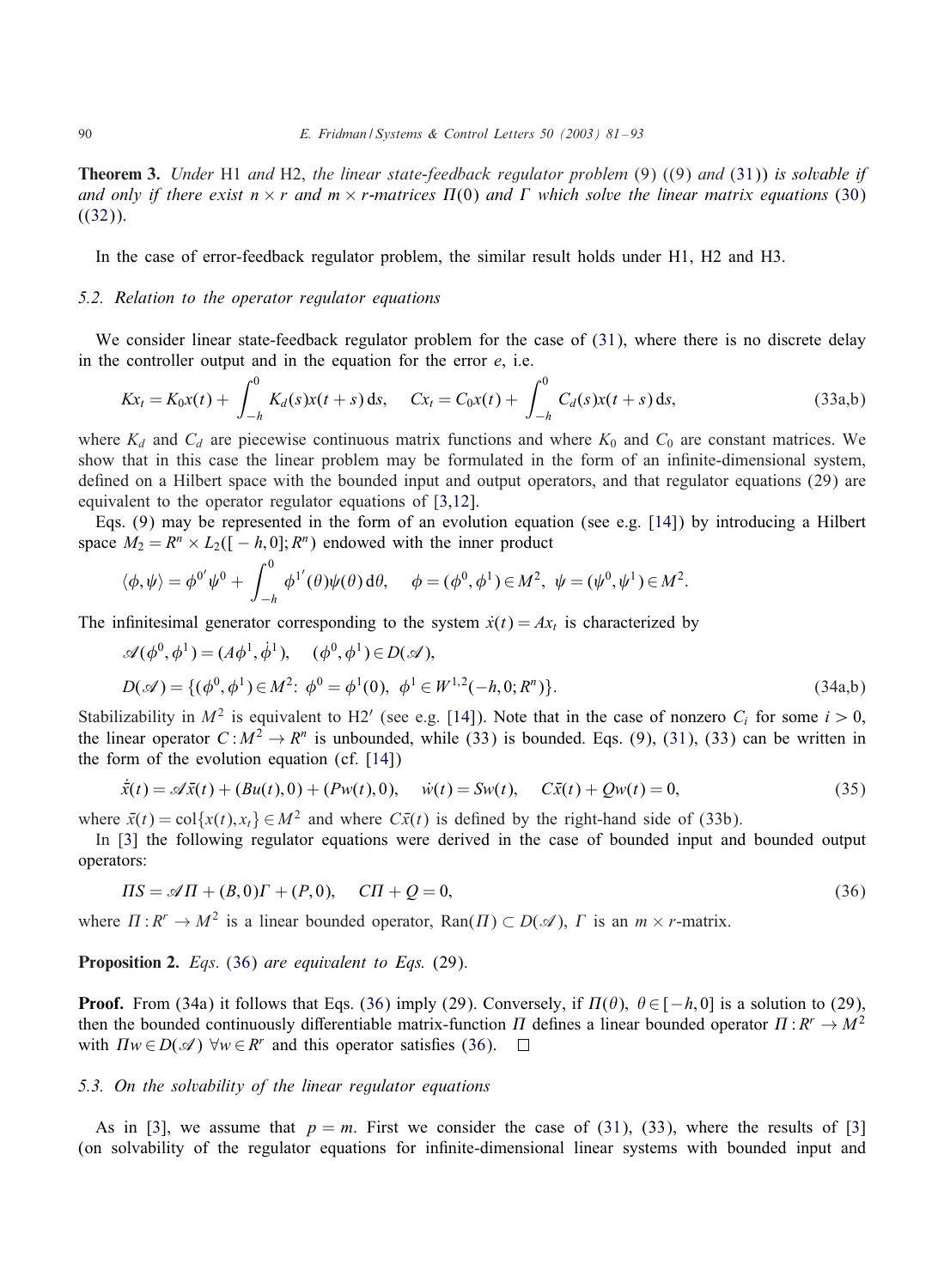<span id="page-10-0"></span>output operators) may be applied. Consider the transfer function

$$
\mathscr{G}(s) = \left(C_0 + \int_{-h}^0 C_d(\theta) e^{s\theta} d\theta\right) \left(sI - \int_{-h}^0 d[\mu(\theta)] e^{s\theta}\right)^{-1} B,
$$
\n(37)

which corresponds to the linear system (9a), (9c), (33) with  $P = 0$  and  $Q = 0$ . A transmission zero of this linear system is such  $\lambda \in C$  that det  $\mathscr{G}(\lambda)=0$ . Note that there is a finite number of the roots of the characteristic equation corresponding to the retarded type system  $\dot{x}(t) = Ax$ , in the closed right-half plane  $\bar{C}^+$ . From Corollary V.2 of [\[3\]](#page-12-0) it follows

Proposition 3. *Under* H1 *and* H2 *the output regulation of* (9) *with* [\(31\)](#page-8-0) *and* (33) *via state-feedback of* (10a) *is achievable and the regulator equations* [\(36\)](#page-9-0) (*and thus* (29) *and* [\(32\)](#page-8-0)) *are solvable for all choice* P *and* O if and only if  $\det \mathcal{G}(\lambda) \neq 0$  for all eigenvalues  $\lambda$  of S.

Consider next more general case of [\(31\)](#page-8-0) with the general controller output. We assume that the regulator problem for (9) without delay, i.e. for

$$
\dot{x}(t) = \left(\sum_{i=0}^k A_i\right) x(t) + Bu(t) + Pw(t), \quad \dot{w}(t) = Sw(t), \quad e(t) = \left(\sum_{i=0}^k C_i\right) x(t) + Qw(t)
$$

is solvable for all P and O. This is equivalent (see e.g. [\[4\]](#page-12-0)) to the following assumption:

A1.  $\det \mathcal{G}_0(\lambda) \neq 0$  for all eigenvalues  $\lambda$  of S, where  $\mathcal{G}_0(\lambda) = \left(\sum_{i=0}^k C_i\right)(\lambda I - \sum_{i=0}^k A_i)^{-1}B$ .

Under A1 the linear regulator equations

$$
\Pi_0 S = \left(\sum_{i=0}^k A_i\right) \Pi_0 + B\Gamma + P, \quad \left(\sum_{i=0}^k C_i\right) \Pi_0 + Q = 0,
$$

where  $\Pi_0$  and  $\Gamma$  are constant matrices, are solvable for all P and Q. Then, by the implicit function theorem for all small enough  $h > 0$  [\(32\)](#page-8-0) is solvable. We have:

Proposition 4. *Under* H1, H2 *and* A1, *the output regulation of* (9) *with* [\(31\)](#page-8-0) *via state-feedback of* (10a) *is achievable andthe regulator equations* [\(32\)](#page-8-0) *are solvable for all small enough* h.

#### 6. Example

Consider the forced delayed Van der Pol Equation

$$
\dot{x}_1(t) = -x_2(t-h), \quad \dot{x}_2(t) = x_1(t-h) + ax_2(t-h) + bx_2^3(t-h) + u(t), \quad e(t) = x_1 - w_1 \tag{38a-c}
$$

with the exosystem

$$
\begin{bmatrix} \dot{w}_1 \\ \dot{w}_2 \end{bmatrix} = \begin{bmatrix} 0 & \Omega \\ -\Omega & 0 \end{bmatrix} \begin{bmatrix} w_1 \\ w_2 \end{bmatrix}, \quad \Omega \in [0, 2\pi].
$$
\n(39)

The unforced equation (38) was studied by Murakami [\[11\]](#page-12-0). It was shown that for  $a > 0$ ,  $b < 0$ , while the system without delay has a stable limit cycle, delayed Van der Pol Equation may exhibit a chaotic behavior. In the case of  $a < 0$ ,  $b < 0$ , the equation without delay is asymptotically stable, whereas for  $h > 0$  there may appear a periodic solution. Output regulation of (38), (39) without delay was considered in [\[2\]](#page-12-0).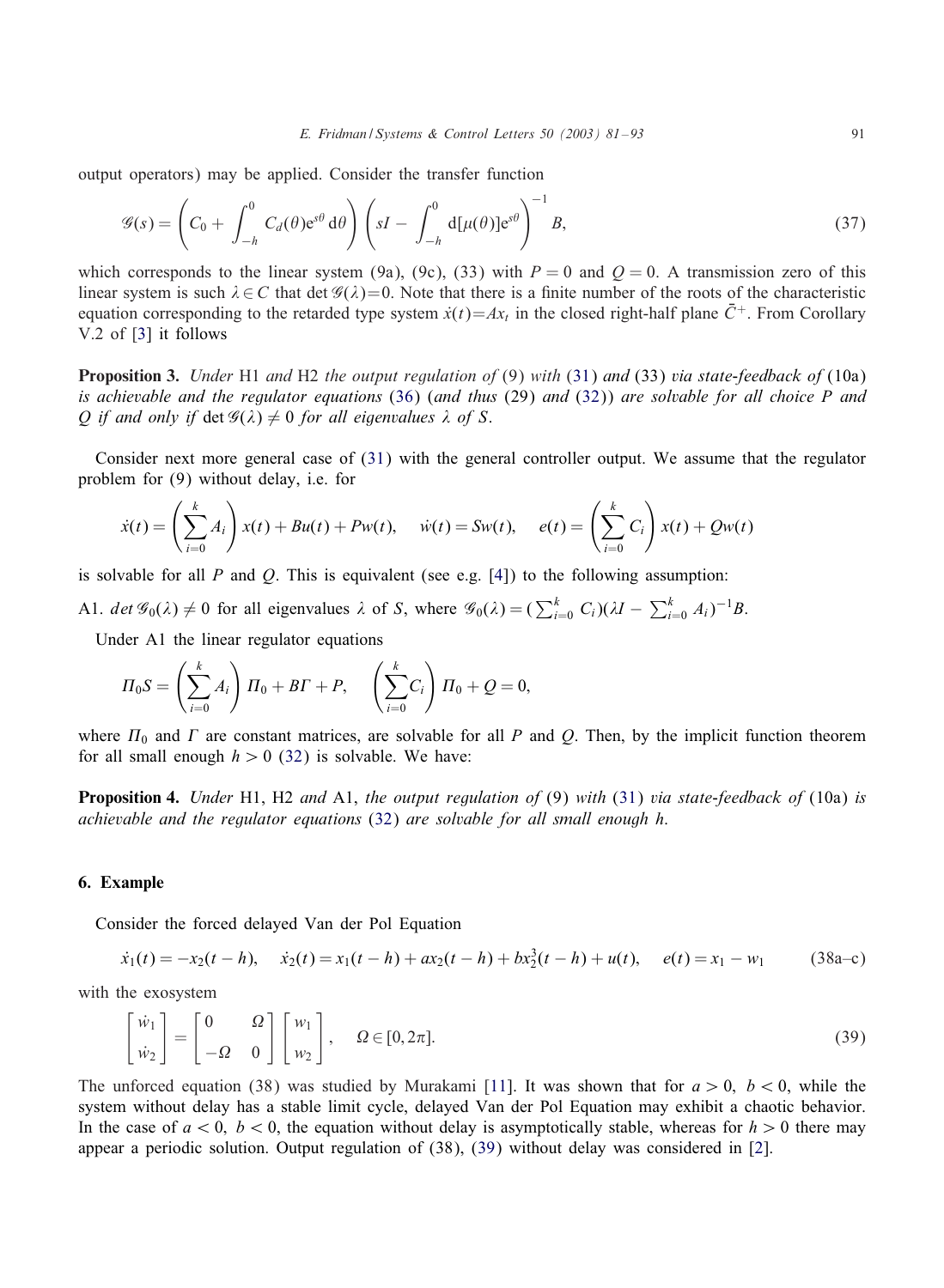

Fig. 1.  $x_1(t)$ —solid line,  $w_1(t)$ —dashed line.

Regulator equations for (38), [\(39\)](#page-10-0) with  $w = \text{col}\{w_1, w_2\}$ ,  $\pi = \text{col}\{\pi_1, \pi_2\}$  have the form

$$
\frac{\partial \pi(w)(\theta)}{\partial w} \begin{bmatrix} 0 & \Omega \\ -\Omega & 0 \end{bmatrix} w = \frac{\partial \pi(w)(\theta)}{\partial \theta}, \quad \theta \in [-h, 0],
$$
  

$$
\frac{\partial \pi(w)(0)}{\partial w} \begin{bmatrix} 0 & \Omega \\ -\Omega & 0 \end{bmatrix} w = \begin{bmatrix} -\pi_2(w)(-h) \\ \pi_1(w)(-h) + a\pi_2(w)(-h) + b\pi_2^3(w)(-h) + c(w) \end{bmatrix},
$$
  

$$
\pi_1(w)(0) = w_1.
$$
 (40a-c)

Substituting  $(40c)$  into the first row of  $(40b)$  we find

$$
\pi_2(w)(-h) = -\Omega w_2. \tag{41}
$$

Solving the boundary value problem (40a), (40c) and (41) we obtain

$$
\pi(w)(\theta) = \begin{bmatrix} \cos \Omega \theta & \sin \Omega \theta \\ \Omega \sin(\Omega(h+\theta)) & -\Omega \cos(\Omega(h+\theta)) \end{bmatrix} w.
$$
\n(42)

Finally, from the second row of (40b) and from (42) we derive

$$
c(w) = (\Omega^2 - 1)\cos \Omega h \cdot w_1 + [(\Omega^2 + 1)\sin \Omega h + a\Omega]w_2 + b\Omega^3 w_2^3.
$$
 (43)

For  $h = 0$  the memoryless controller  $u(t) = -(3 + a)x_2(t)$  stabilisizes the linearized system (38a,b) (where  $b= 0$ ). Then for all small enough  $h > 0$  this controller is stabilizing for the linearized system (38a,b) and thus H2 holds. Moreover, the linearized problem (38), [\(39\)](#page-10-0) is solvable by Proposition [3](#page-10-0) since  $\mathscr{G}(s)=e^{-sh} \neq 0$  for  $s = \pm \Omega j$ . The corresponding state-feedback for nonlinear problem may be chosen as follows:

$$
u = c(w) - (3 + a)[x_2(t) - \Omega(\sin \Omega h \cdot w_1 - \cos \Omega h \cdot w_2)].
$$
\n(44)

We made numerical simulations of (38), (44) for  $a=1$ ,  $b=-1$ ,  $\Omega=0.5$ ,  $w_1=\cos \Omega t$ ,  $h=1$  and  $x_0=0$ . Note that by the stability condition of [\[6\]](#page-12-0), this state-feedback stabilizes the linearized system. Plots of the output  $x_1(t)$  and of the reference signal  $w_1(t)$  are given in Fig. 1. It is clear that  $x_1(t)$  asymptotically approaches  $w_1(t)$ .